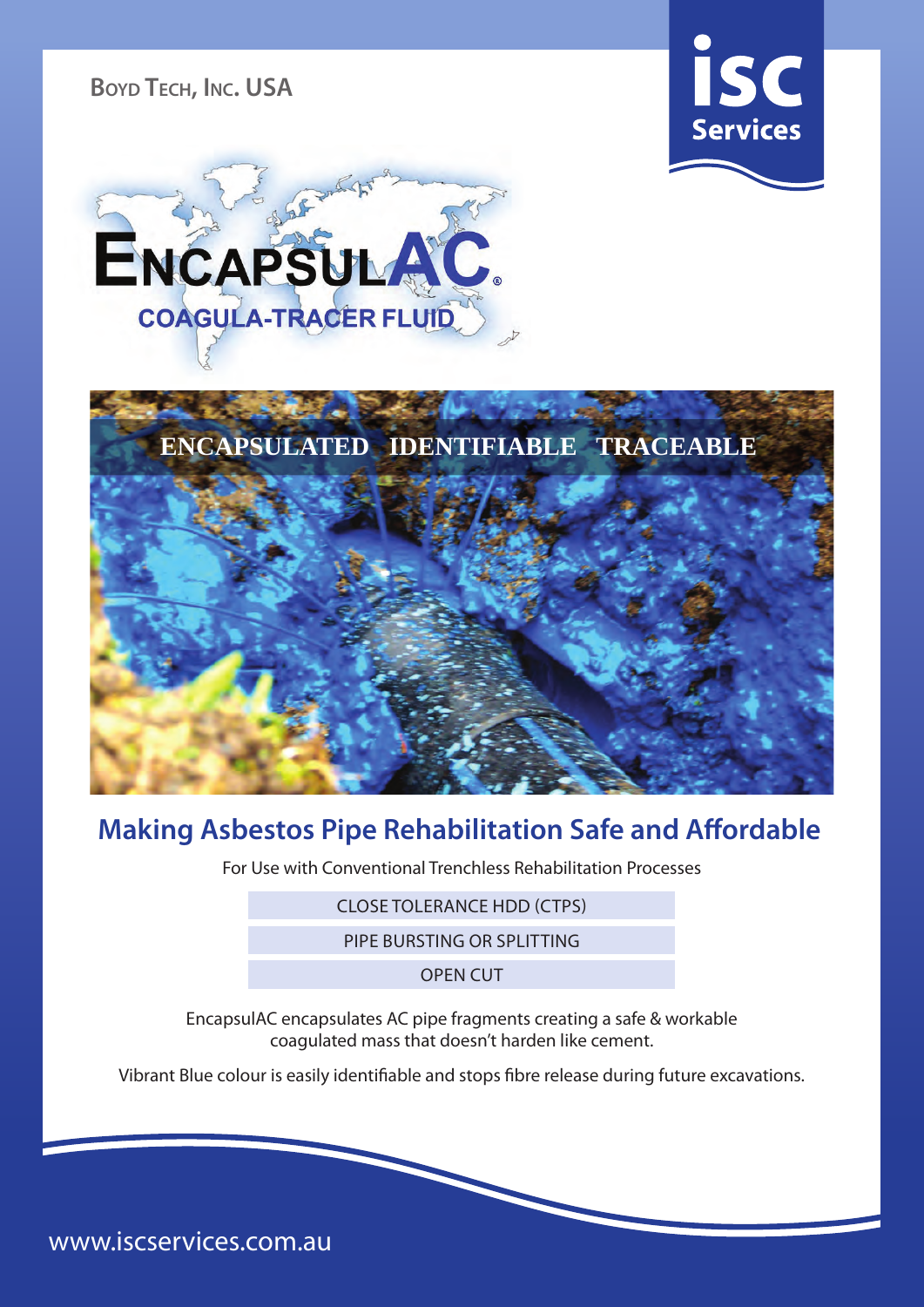# **EncapsulAC**®

## **The only ACM Coagula-Tracer Fluid**

For The Identification and Containment, of Asbestos Cement Pipe (ACP) particulates caused by trenchless rehabilitation procedures, (Asbestos Containing Materials) ACMs.



#### **DESCRIPTION**

EncapsulAC® is a proprietary dry-bagged powder which, when blended with water, produces a vibrant blue fluid.

This environmentally friendly pumpable fluid coagulates and covers ACP fragments and fibres with a dyed gel holding them in a coagulated mass. Its unique blend seals the terraform and can withstand ground water wash.

The EncapsulAC® Coagula-Tracer Fluid can be utilized with all conventional Trenchless Technologies as well as Opencut rehabilitations to identify possible ACMs.

#### **APPLICATION**

EncapsulAC® is specially designed for AC Rehabilitation. Formulated for both water main and wastewater systems.

ACP systems have exceeded their useful life putting them at high risk for leaks due to degradation.



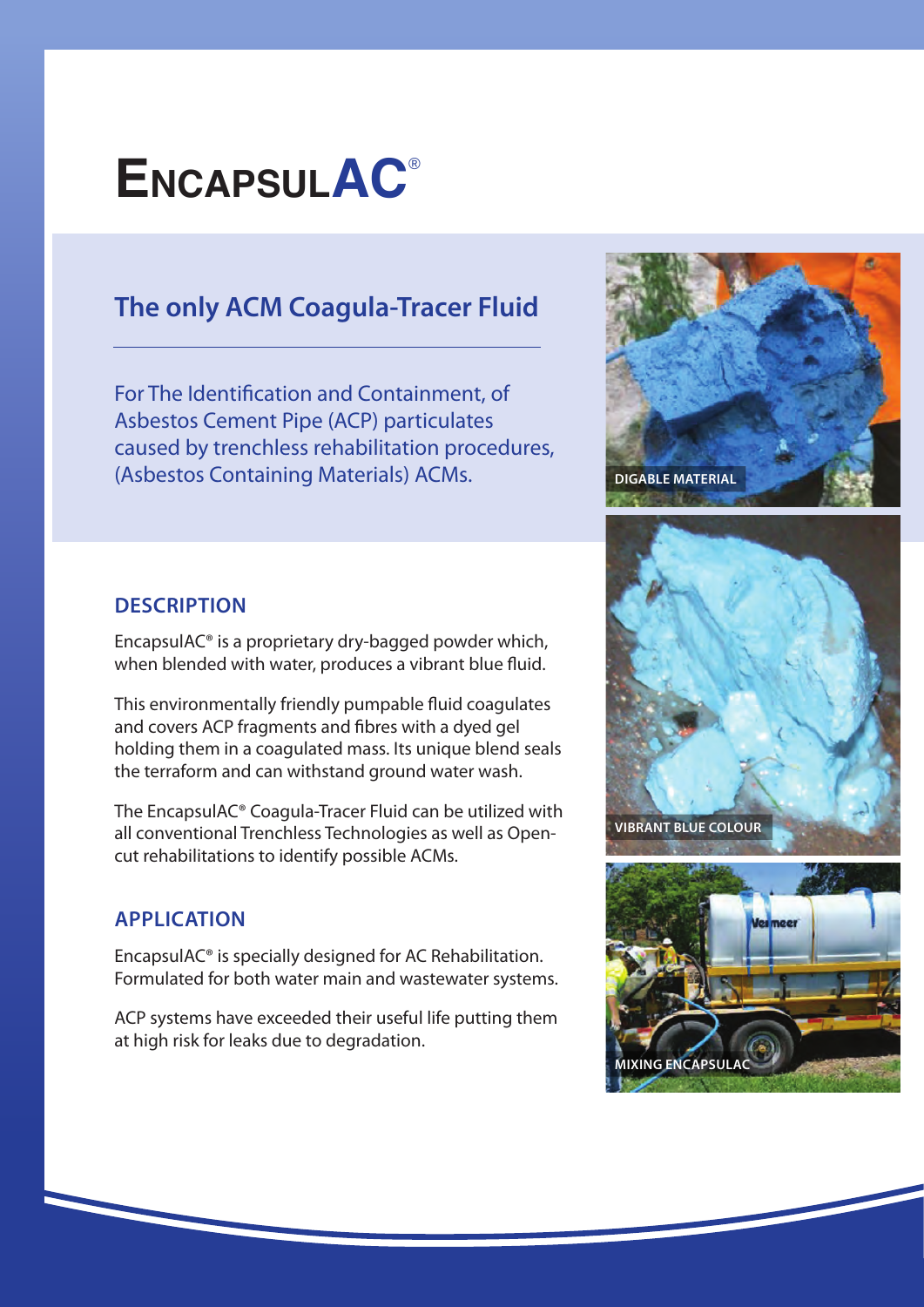



EncapsulAC® enables pipe owners to continue utilizing low cost Trenchless Infrastructure Rehabilitation Methods such as Pipe-Fracturing (aka; Pipe-Bursting), Pipe-Splitting, and Close Tolerance Pipe Slurrification (aka,CTPS).

The vibrant blue Coagula-Fluid creates an easily identifiable indicator of ACMs. EncapsulAC® Coagula-Tracer Fluid creates a safer environment for Utility Contractors & the General Public.

CTPS has been approved by the US-EPA / NESHAP Federal Register / Vol. 84, No. 111 / Monday, June 10, 2019. Environmental Protection Agency [EPA–HQ–OAR–2017–0427; FRL–9994–29–OAR] RIN 2060–AT73



**CTPS**